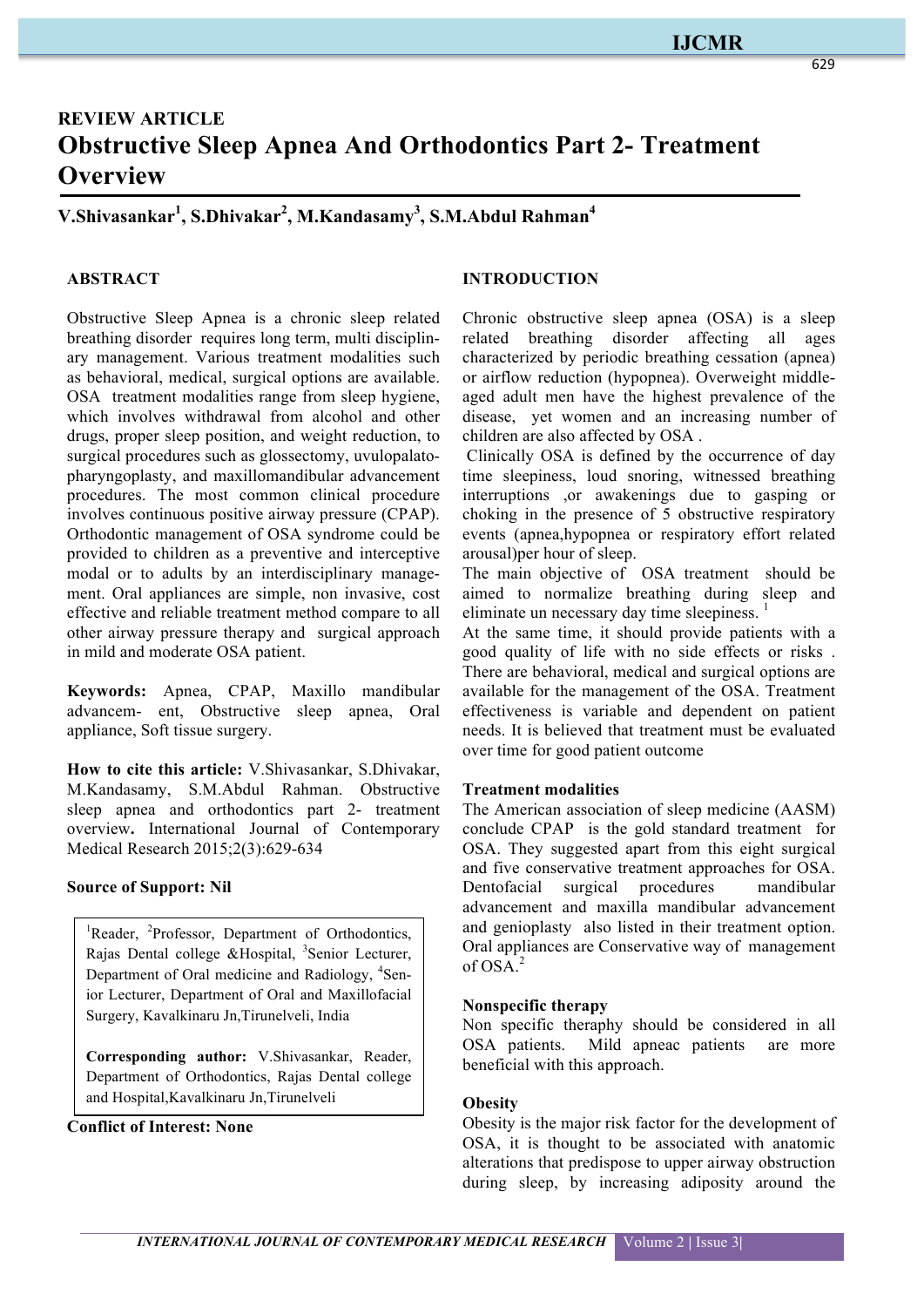pharynx and body. Fatty cells infiltrate the throat tissue, possibly narrowing the airways. Central obesity has been associated with reduction in lung volume, which leads to a loss of caudal traction on the upper airway, and hence, an increase in pharyngeal collapsibility.Subjects with severe obesity, BMI of >40, the prevalence of sleep apnea was markedly increased to 40-90 per cent. It was well demonstrated that a 10 per cent body weight reduction was associated with a parallel 26 per cent decrease in AHI.<sup>3</sup> Thus, weight reduction is an important conservative treatment for sleep apnoea.

#### **Smoking and alcohol consumption**

Cigarette smoking and alcohol have been shown to be risk factors for OSA. Smoking is associated with a higher prevalence of snoring and sleep-disordered breathing. In Winconsin Sleep Cohort Study, current smokers had a much greater risk of moderate or worse degree of OSA compared with non smokers.<sup>4</sup> It can well be explained by the cigarette induced airway inflammation and damage which could change the structural and functional properties of the upper airway, and increasing the risk of collapsibility during sleep.

Alcohol, a frequently self-prescribed mind altering substance has been shown to clearly increase AHI. . Alcohol relaxes upper airway dilator muscles, increases upper airway resistance and may induce OSA in susceptible subjects. Therefore, alcohol intake can prolong apnoea duration, suppress arousals, increase frequency of occlusive episodes and worsen the severity of hypoxaemia,  $5$  However, alcohol use should be discouraged and when alcohol ingestion has changed significantly, the OSA severity and treatment should be reassessed.

Numerous sedating medications worsen OSA and/or cause central sleep apnoea, particularly clonazepam quetiapine, methadone, lorazepam, diazepam.,

#### **Specific Therapy**

The specific therapy for sleep apnea is planned according to the individual patient, based on their medical history, physical examination, and the results of polysomnography. Medications alone are generally not effective in the treatment of sleep apnea.

#### **MEDICAL INTERVENTION**

#### **Oxygen administration**

Oxygen administration is advisable in central apnea cases. But some individuals with chronic lung diseases it worsens the apnea. This method will not eliminate excessive daytime sleepiness. Neverthless it reduce the degree of oxygen desaturation and

arrthymia. 6,21

#### **Endocrine disorders**

There are several endocrine conditions that may present as OSA ,signs and symptoms of some hormonal imbalances overlap with OSA symptoms especially in hypothyroidism individuals.

Thyroid hormone supplementation might lead to significant correction of the apnea if this is the sole problem. OSA is extremely common in patients with acromegaly  $(>50\%)$  but this is an extremely uncommon clinical condition (1 in 25,000 individuals). Patients with acromegaly may have both central and obstructive sleep-disordered breathing events. Grunstein and collegues <sup>7</sup> discovered that patients with central sleep apnoea events have higher growth hormone levels and insulin-like growth factor-1 levels, suggesting a link between growth hormone and sleep-state dependent respiratory control. Treatment with a long-acting somatostatin analogue, octreotide improves the AHI whether of not growth hormone levels normalize.

#### **Medication**

In general, medications play a limited role in the treatment of OSA. Protriptyline **,**a tricyclic antidepressants, in low doses has been used in people with mild apnea and snoring with mild success. It increases upper airway neuromuscular activity and decreases REM sleep. Protriptyline is not considered primary therapy for OSA. Protriptyline and fluoxetine suppress rapid eye movement (REM) sleep and may reduce apnoea in some cases, but the side effects outweigh the marginal benefits.<sup>8</sup> Nasal steroids and decongestants are effective in reducing nasal symptoms. Other medications such as progesterone, theophylline, and acetazolamide are not recommended.

#### **Positive Pressure Therapy**

Positive airway pressure is a very effective therapy for obstructive sleep apnea. It may be delivered in 3 modes: continuous positive airway pressure (CPAP), autotitration and bi-level positive airway pressure. Sullivan et al first published the benefits of CPAP for OSA patients in 1991.<sup>9,25</sup>

#### **MECHANISM OF CPAP**

CPAP is the most common positive airway pressure theraphy.Nasal or facial mask is supported by Velcro strips and it is connected to small air compressor,thus CPAP machine administers air under pressure.It keeps the upper airway open and prevent airway collapse. Positive airway pressure is easy to tolerable only at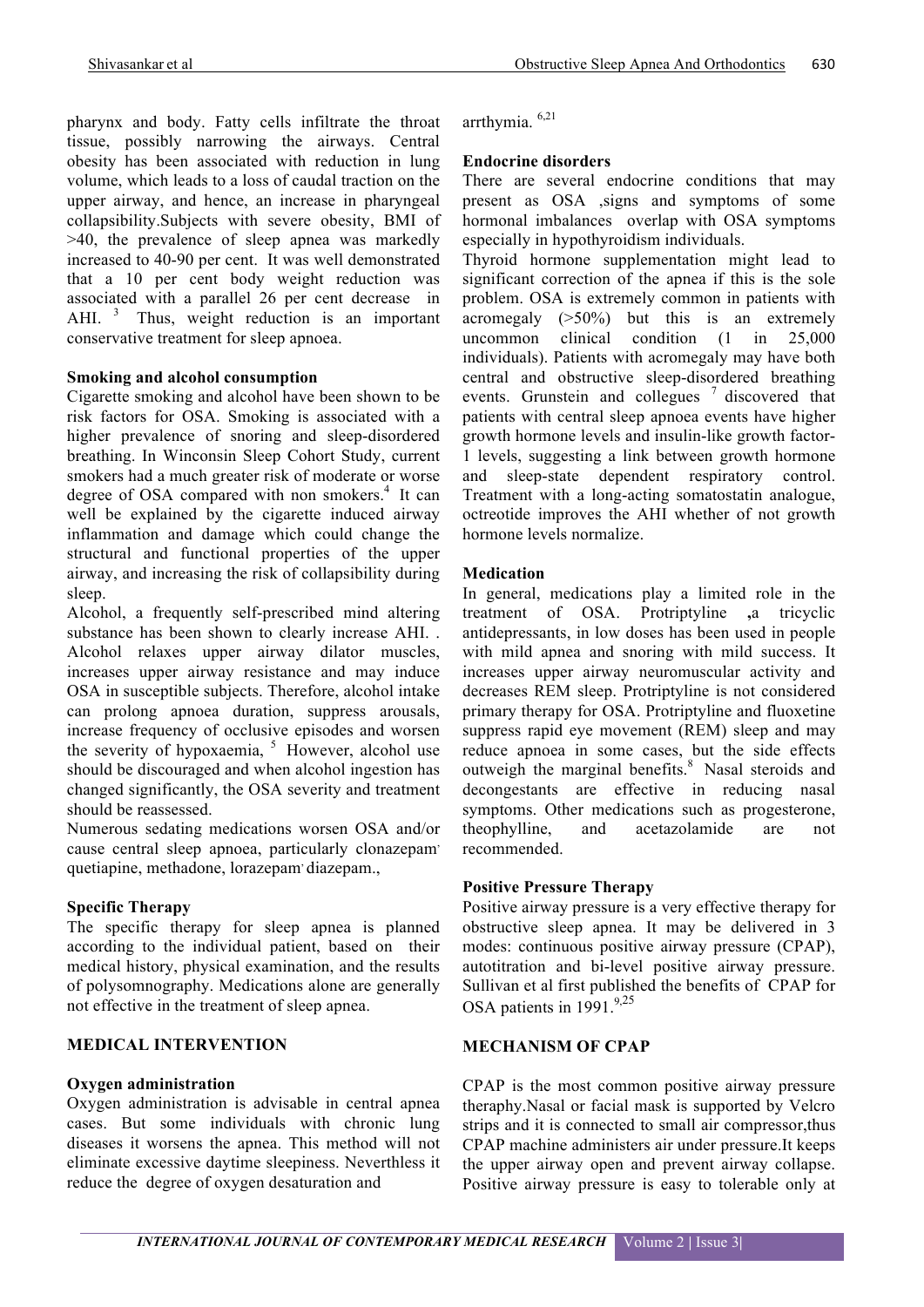low pressure.Individuals optimum airway pressure can be determined by means of polysomnnagram. The effectiveness of CPAP is evaluated in 32 moderate OSA patients in a randomized control trial in 1994.Their mean AHI is 28. Mean period of 3.4 hrs per night provides significant improvement,improved cognitive function,quality of life and their mood.<sup>10</sup>

In an other randomized control study 34 patients with mild OSA (defined as an AHI of 5-15 plus subjective sleepiness were evaluated. Engleman et al  $28$ again found an improvement in symptoms, subjective sleepiness, quality of life, and cognitive function,which was achieved by the use of CPAP for a mean of only 3.5 hours. Compared with the group receiving sham CPAP treatment (in which the pressure was set to 3 cm H2O and the mask contained extra air leaks).

Jenkinson et al $^{11}$  reported a greater improvement in both subjective and objective sleepiness when active CPAP was used for a mean of 5.3 hours. Thus, CPAP improves symptoms across the full range of OSA severity and confers more benefits in the moderate-to severe groups.

The potential advantage of CPAP is tissues are prevented from collapsing during sleep, and apnea is effectively prevented without surgical intervention. Quality of life improves , Survival rates may increase, Daytime sleepiness improves or resolves , Heart function and hypertension improve.

To determine optimum air pressure ,first patient must be monitored in sleep laboratory. Other problems encountred during CPAP treatment is wearing uncomfortable mask, the machine sound, sensation of suffocation, nasal congestion, sore eyes, conjunctivitis, sore throat, skin rashes. In Auto titrartion, positive pressure therapy it is possible to change the pressure value based on the patient needs.

Bi-level positive airway pressure **<sup>12</sup>**is a variation of CPAP. In CPAP, patients have a discomfort to exhale against the high airway pressure. In bilevel positive therapy this particular problem is eliminated by modifying the pressure machine design.

# **Oral Appliances**

Oral appliances have been recommended as a treatment option for being simple to use and noninvasive .13 Oral appliances are designed to increase the upper airway volume and prevent the airway collapse through a mechanical maneuver $14,15$  Oral appliances are comfortable to wear, economical, easy to use and good patient compliance. $34-36$  Several studies demonstrate that oral appliances can be a useful alternative to positive air way pressure with mild to moderate sleep apnea.<sup>16,17</sup> There is also robust evidence of the efficacy of oral appliances for improving polysomnographic indices and modifying the health risk associated with OSA.<sup>18</sup>

Oral device may be helpful in the management of OSA by; improving upper air way potency, increasing the cross sectional area or decreasing the upper air way collapsibility by increasing the muscle tone . The US FDA approved 16 devices for use in sleep apnea oral appliances as an alternative to CPAP therapy. They are designed to keep upper air way open.<sup>19</sup>

During sleep all the gravity dependent tissues tends to fall back posteriorly, oral appliance prevent the tongue fall back by means of tongue retaining devices, other group of oral appliances advance the mandible in a forward position. By this way ,airway remain patent reducing the apneic and hypopneic events. Side effects of Mandibular advancement devices are overbite alteration,tooth pain,and TMJ problems. $20$ 

Nelly et  $al<sup>21</sup>$  investigated the efficacy of orthopedic mandibular advancement and/or rapid maxillary expansion in the treatment of pediatric obstructive sleep apnea. A total of 58 studies were identified. Only eight studies were included in the review; of these, six were included in the meta-analysis. Although the included studies were limited, these orthodontic treatments may be effective in managing pediatric snoring and obstructive sleep apnea. Other related health outcomes, such as neurocognitive and cardiovascular functions have not yet been systematically addressed.

# **SURGERY**

Surgery may be appropriate for patients who cannot comply with or are not appropriate candidates for conservative therapies or CPAP alone. Historically, surgical procedures for OSA treatment have included intranasal procedures, reduction glossectomies, uvulopalatopharyngoplasty procedures, and tracheostomy; Careful and thorough preoperative examination by radiography, imaging, and direct visualization is needed to identify the airway obstruction site(s) and to select the appropriate surgery.

#### **Soft Tissue Surgery**

Surgical correction has been used with the goal to improve soft tissue anatomy and function. But evidence has shown that any improvement gained from soft tissue surgery is not lasting and has only a limited improvement.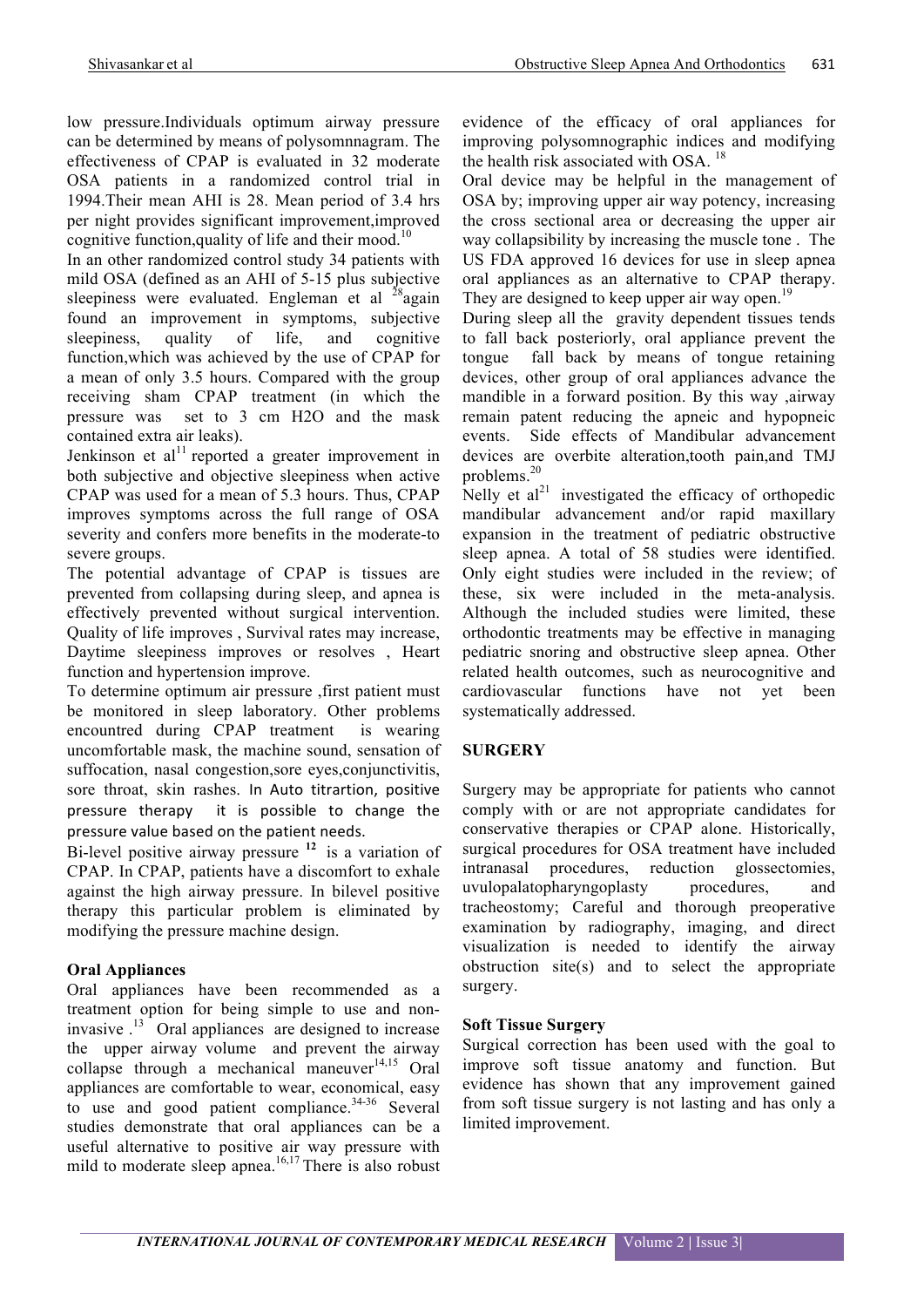| <b>Treatment Type</b> | <b>Measures</b> used                                                                                                           |
|-----------------------|--------------------------------------------------------------------------------------------------------------------------------|
| Conservative          | - Lose weight, sleep in lateral position, avoid alcohol                                                                        |
| Medical               | - Use Nasal continuous positive airway pressure, auto-continuous<br>positive airway pressure, bilevel positive airway pressure |
|                       | - Use oral appliances                                                                                                          |
|                       | - Give medication                                                                                                              |
|                       | - Treat associated diseases, eg hypothyroidism, acromegaly,<br>Allergic rhinitis                                               |
| Surgical              | - Tracheostomy                                                                                                                 |
|                       | - Nasal procedure, eg turbinectomy, polypectomy, septoplasty                                                                   |
|                       | - Uvulopalatopharyngoplasty                                                                                                    |
|                       | - Laser-assisted uvulopalatoplasty                                                                                             |
|                       | Maxillo-mandibular advancement                                                                                                 |
| Experimental          | - Pharyngeal pacing                                                                                                            |
|                       | - Radio-frequency ablation                                                                                                     |
|                       | Rapid maxillary expansion                                                                                                      |

**Table-1:** Various Treatment modalities<sup>3</sup>

# **Uvulopalatopharyngoplasty (Uppp)** <sup>22</sup>

Uvulopalatopharyngoplasty (UPPP) involves the removal of part of the soft palate, uvula and redundant peripharyngeal tissues, sometimes including the tonsils. This procedure is often effective in eliminating snoring; however, it is not necessarily curative for obstructive sleep apnea, because areas of the airway other than the soft palate also collapse in most patients with this sleep disorder. Furthermore, they may experience the annoying complication of nasal regurgitation of liquids following the removal of palatal tissues. A meta-analysis by Sher et  $al<sup>23</sup>$  has shown that there is only a 41% chance of achieving an AHI of <20 following UPPP.

Adverse effects of UPPP include: Pain, Bleeding, Risk of infection, Changes in voice frequency , Rare instances of severe scarring of the palate could potentially worsen the OSA and make speech unusually non-nasal sounding. Some patients do note a foreign body feeling when they swallow after having had a UPPP and is due to scar formation. The failure rate increases when it is performed alone in the presence of retrolingual obstruction. Response rates to UPPP decrease over time and the patient may still need to use the CPAP machine due to scar tissue.

# **Laser-assisted uvulopalatoplasty (LAUP) <sup>24</sup>**

In this non invasive surgical method, The Gallium aluminium arsenide infra red P-laser (830nm) has been used, Its highly effective in eliminating snoring problem and 65% effective in improving the apnea.

#### **Nasal, Septal and Adenoid surgery**

Nasal, Septal and Adenoid surgeries are sometimes performed for Chronically enlarged nasal turbinates, Weak or malpositioned cartilages,deviated nasal septum, enlarged adenoid that may interfere with breathing order to open the nasal breathing passages and permit easier breathing are helpful in removing the mechanical obstruction and can facilitate the use of nasal CPAP.

#### **Radio frequency (rf) procedure or somnoplasty** <sup>25</sup>

Radiofrequency Tissue Volume Reduction (RFTVR) is a surgical method which uses radiofrequency heating to create targeted coagulative submucosal lesions resulting in tissue volume .The radiofrequency treatment involves piercing the tongue, throat or soft palate with a special needle (electrode) connected to a radio frequency generator. The inner tissue is then heated to 158 to 176 degrees F, in a procedure that takes approximately half an hour. The inner tissues shrink, but the outer tissues, which may contain such things as taste buds, are left intact. During the following six to eight weeks the submerged wound undergoes healing, contraction and stiffening. The intended result is relief of nasal obstruction when used to shrink the nasal turbinates, diminished snoring when used to reduce the soft palate or elimination of OSA when used for tongue reduction.

Advantage is less post-operative discomfort. The disadvantages of Somnoplasty treatment for OSA are the need for multiple treatment sessions.

#### **Tracheostomy**

A tracheostomy bypasses the site of the upper-airway obstruction. It is the most effective surgery available for OSA and has been shown to improve survival. <sup>26</sup> It is seldom performed, however, because of its complications (eg stoma and airway infection, and granuloma formation) and functional limitations (eg difficulty with speech) that require ongoing care.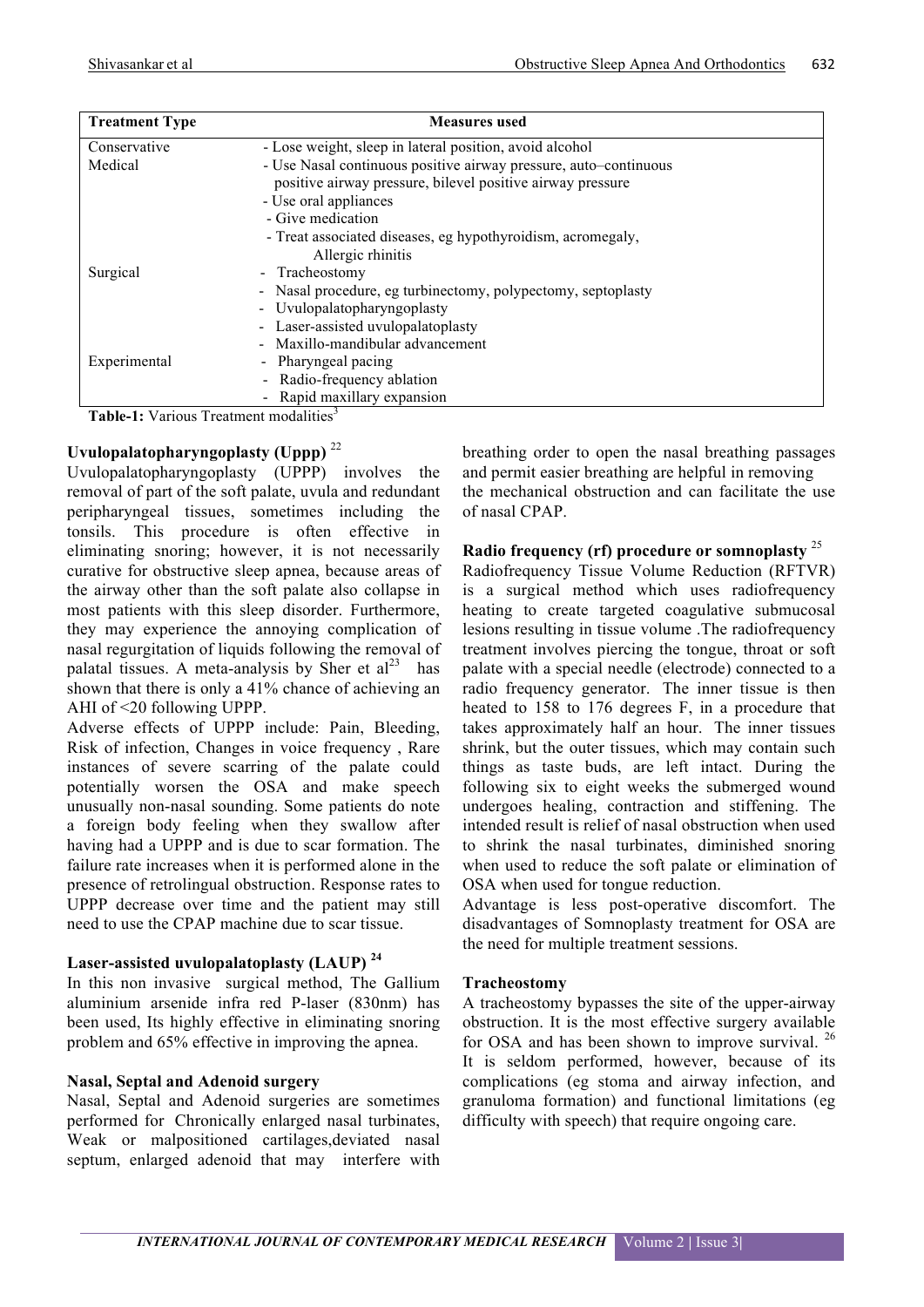# **MAXILLOMANDIBULAR ADVANCEMENT <sup>27</sup>**

Maxillo-mandibular Advancement (MMA) or double jaw advancement is a procedure whereby the upper and lower jaws are surgically moved forward (Lefort 1 osteotomy of the maxilla & bilateral saggital split advancement of the mandible). The concept is that as the bones are surgically advanced the soft tissues of the tongue and palate are also moved forward, again opening the upper airway. In the past 20 years, maxillomandibular advancement has been widely accepted as the most effective surgical therapy for obstructive sleep apnea syndrome. Maxillomandibular advancement has been shown to enlarge the pharyngeal and hypopharyngeal airway by physically expanding the facial skeletal framework. It has also been shown that the forward movement of the maxillomandibular complex increases soft tissue tension, prevents airway collapsibility.

#### **CONCLUSION**

Sleep medicine is obviously a challenging field, evolving with newer technologies in the diagnosis and the treatment modalities. OSA should be approached as a chronic sleep relating breathing disorder requires long term multi disciplinary management. Selection of treatment(s) for individual OSA patients should be based upon balanced consideration of disease severity and site(s) of obstruction, subjective symptoms, risks of morbidity and mortality, and patient choice.

#### **REFERENCES**

- 1 Epstein LJ, Kristo D, Strollo PJ, Friedman N, Malhotra A, Patil SP, Ramar K, Rogers R, Schwab RJ, Weaver EM, Weinstein MD. Clinical guideline for the evaluation, management and long-term care of obstructive sleep apnea in adults. Adult obstructive sleep apnea task force of the American Academy of Sleep Medicine. J Clin Sleep Med. 2009; 5:263-76.
- 2 Conley R. S. Management of sleep apnea: a critical look at intra-oralappliances. Orthod Craniofac Res 2015; 18(Suppl.1): 83–90
- 3 DSC Hui, DKL Choy, FWS Ko, TST Li, CKW Lai Obstructive sleep apnoea syndrome: treatment update HKMJ june 2000 vol ;6 no:210
- 4 Wetter DW, Young TB, Bidwell TR, Badr MS, Palta M. Smoking as a risk factor for sleepdisordered breathing. Arch Intern Med 1994; 154 :2219-24.
- 5 Mitler MM, Dawson A, Henriksen SJ, Sobers M, Bloom FE.Bedtime ethanol increases resistance of upper airways and produces sleep apneas in asymptomatic snorers. Alcohol Clin Exp Res 1998; 12 : 801-5.
- 6 Fletcher EC, Munafo DA. Role of nocturnal oxygen therapy in obstructive sleep apnea. When should it be used? Chest 1990; 98:1497-504.
- 7 Grunstein RR, HO KY, Sullivan CE. Sleep apnea in acromegaly. Ann Intern Med 1991;115: 527-3  $2^{\circ}$
- 8 Hanzel DA, Proia NG, Hudgel DW. Response of obstructive sleep apnea to fluoxetine and protriptyline. Chest 1991;100:416-21
- 9 Sullivan, Berthon-Jones, Issa and Eves reversal of obstructive sleep apnea by continuous positive airway pressure applied through the nares.lancet 1981:1:862-5
- 10 Engleman HM, Martin SE, Kingshott RN, Mackay TW, Deary IJ, Douglas NJ. Randomised placebocontrolled trial of daytime function after continuous positive airway pressure therapy for the sleep apnoea/hypopnoea syndrome. Thorax 1998;53: 341-5.
- 11 Jenkinson C, Mullins R, Davies RJ, et al. Comparison of therapeutic and subtherapeutic nasal continuous positive airway pressure for obstructive sleep apnoea: a randomized prospective parallel trial. Lancet 1999;353:2100-5.
- 12 Mansukhani MP, Kolla BP, Olson EJ, Ramar K Bilevel positive airway pressure for obstructive sleep apnea. Expert Rev Med devices.2014; 11:283-94.
- 13 Warunek SP. Oral appliance therapy in sleep apnea syndromes: a review. Semin Orthod. 2004; 10:73-89.
- 14 Chan AS, Sutherland K, Schwab RJ, Zeng B, Petocz P, Lee RWW, Darendeliler MA, Cistulli PA. The effect of mandibular advancement on upper airway structure in obstructive sleep apnoea. Thorax. 2010; 65:726-32.
- 15 Lee CH, Kim JW, Lee HJ, Seo BS, Yun PY, Kim DY, Yoon IY, Rhee CS, Park JW, Mo JH. Determinants of treatment outcome after use of the mandibular advancement device in patients with obstructive sleep apnea. Arch Otolaryngol Head Neck Surg. 2010; 136:677-81
- 16 Hoekema A, Van der Hoeven JH, Wijkstra P J: Predictors of obstructive sleep Apnea-Hypopnea Treatment Outcome. JDent Res 2007;86:1181-11 86.
- 17 Krishnan V, Nancy A., Steven C: An Evaluation of a Titration Strategy for prescription of oral appliances for obstructive sleep apnea; Chest 2008; 133;1135-1141.
- 18 Chan, Andrew S.L, Cistulli, Peter A. Oral appliance Treatment of obstructive sleep apnea: an update. Current opinion in pulmonary Medicine. 2009;15:591 – 596. 40.
- 19 Lim J, Lasserson TJ, Fleetham JA, Wright J. Oral appliances for obstructive sleep apnoea. [Cochran Database]. Cochran Database Syst. Rev.; 2006; (1): CD004435.